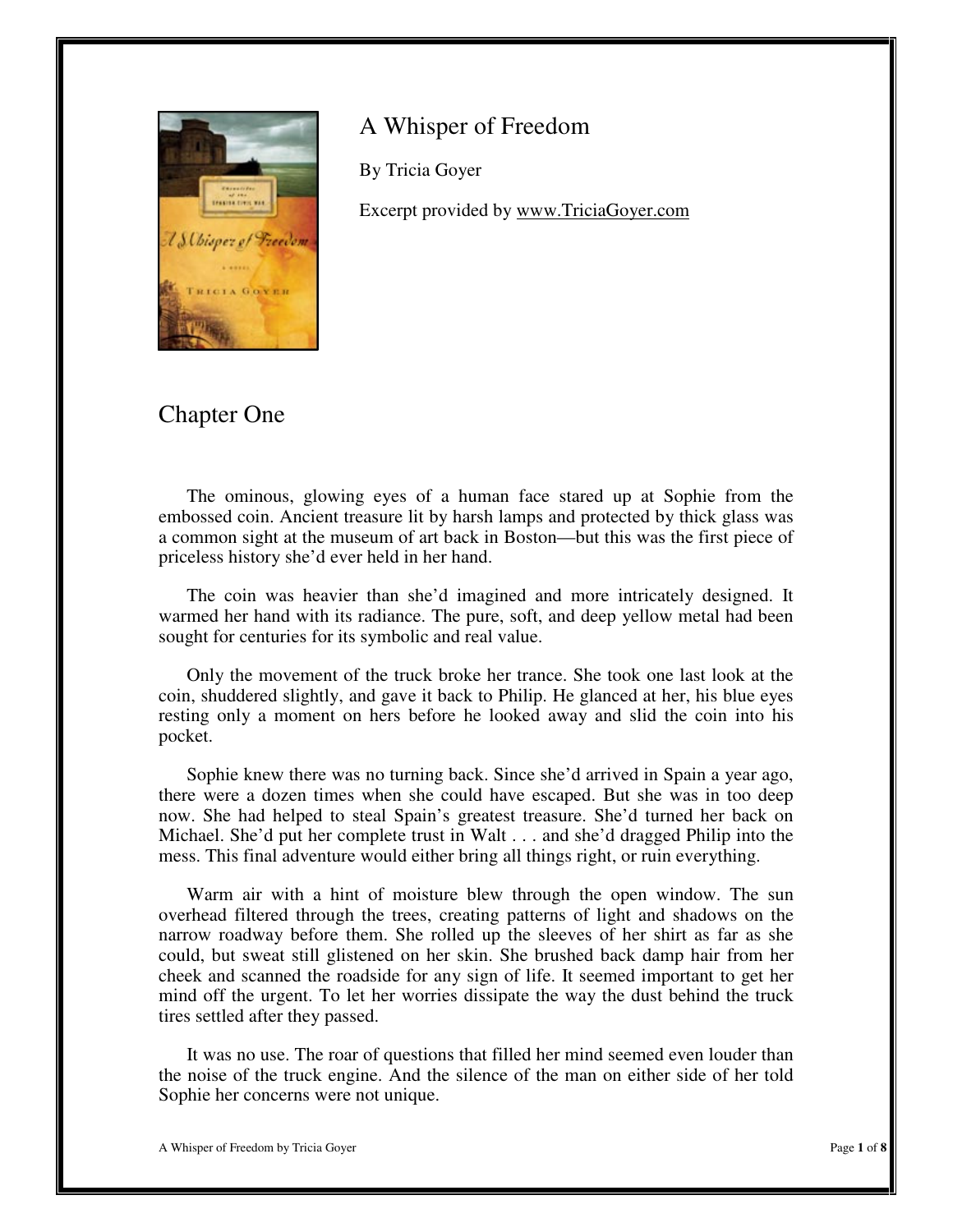She glanced at Philip. His wrinkled brow and tired eyes proved his weariness. Though only inches separated them on the seat of the large cargo truck, the wall of tension seemed too much to penetrate. She whispered a silent prayer that they'd find a safe place to hide their truck for the night—and that she'd have a chance to talk with Philip, to explain her seeming betrayal.

On her other side, Walt, too, was silent as he drove, and Sophie wondered if he was thinking through their options of escape and forming a plan. She hoped so. If anyone could take them to safety and get the gold into the hands of those who would make sure the people of Spain benefited, it would be Walt.

If they succeeded in transporting the gold safely across the borders, to the hands of eager collectors, it meant more funds to buy arms. It meant hope for the battleweary Republic. But if they were caught with it in Nationalist-held territory, the gold would profit Franco and the Fascists. The treasure had already cost so many so much.

Sophie still worried about Michael. The wound from the blast wasn't something to be taken lightly, and she hoped he'd found a doctor.

But as she thought about Michael, anger overwhelmed her worry. Her mind flashed back to the last time she'd seen him injured —dead, she had thought . . . but in reality faking.

Who would do such a thing? Who would put another person through such pain to save his own skin—or more accurately, his own hunt for treasure?

There was a time she'd believed Michael loved her, but obviously that wasn't the case. If he had, he wouldn't have left her alone in Madrid when she first arrived. He wouldn't have left her fate to the mercy of Nationalist soldiers just hours ago.

The truck's movement over the uneven road jostled Sophie's body between Philip and Walt. The truck bed, laden with the heavy gold, creaked with each jolt.

Sophie took another quick breath of the dusty air as it blew in the window. "I have the strangest, creepy sensation, don't you?" She searched Philip's stoic face. "Maybe it's just that I'm being driven through enemy territory, feeling the creaking of this truck as it carries priceless gold"—she switched her gaze to Walt—"with no idea of how or when we'll make it out of Spain."

Walt cleared his throat and glanced at her for the briefest moment. "Yes, there is danger. But perhaps the sensation is due to something more."

Sophie glanced at Walt's fingers as they tightened around the steering wheel. "What do you mean? All that I'm worried about isn't enough? Is there more danger I should know about?"

Sophie felt Philip tense next to her. He'd been silent most of the trip, but from the way he crossed his arms over his chest and set his chin, she knew he wasn't happy. The worst part was knowing she'd caused his pain.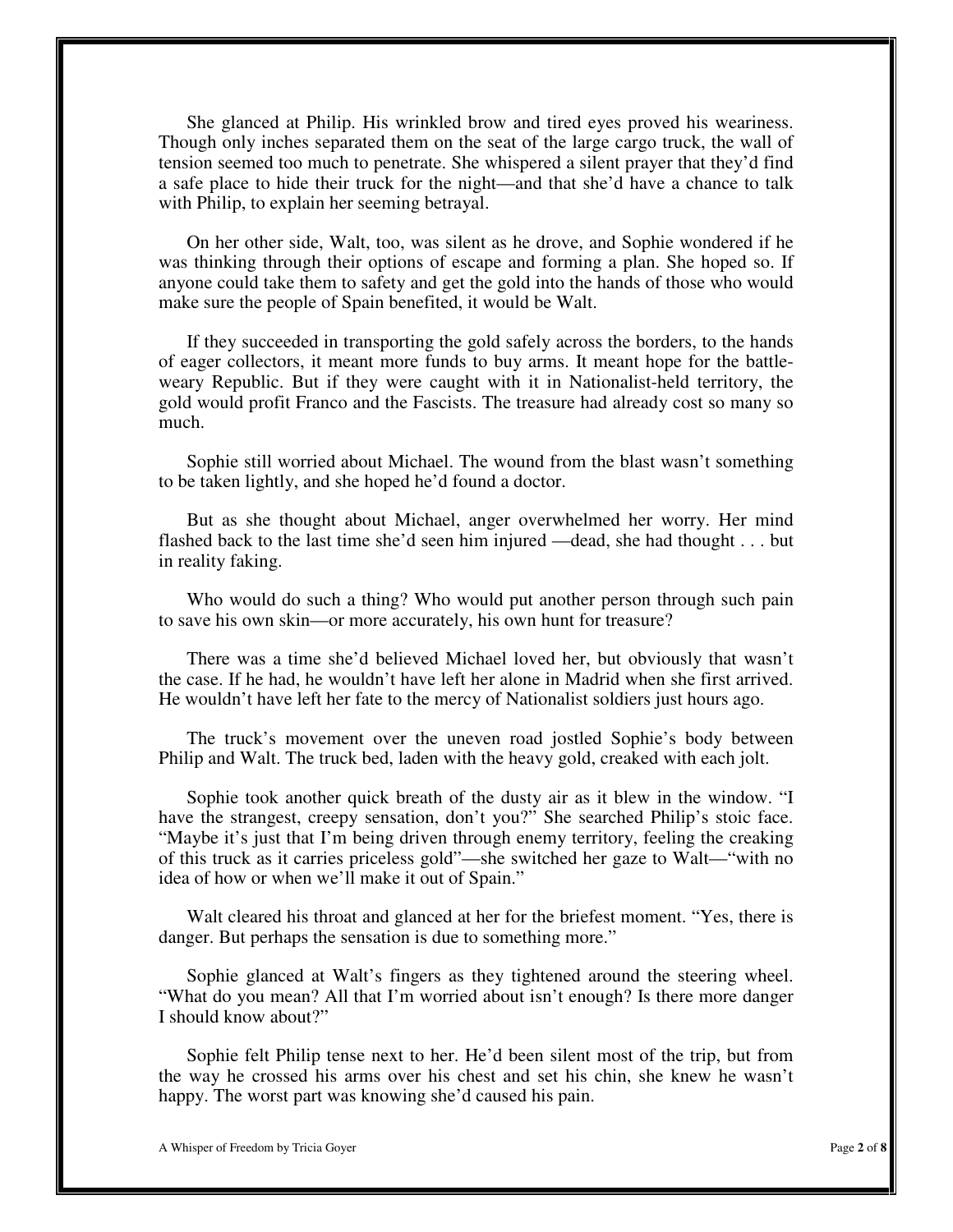"People have always felt small in comparison to the great universe," Walt continued, ignoring Sophie's question. "They made up legends and myths to make sense of the world—the Greeks with their myths, the Jews with their stories about God. The Aztec nations paid a lot of attention to omens. If the moon was red before a battle, they believed the blood of their enemies would flow. They looked for signs of danger ahead and worried their actions would be displeasing to the gods. I imagine when they saw this gold they felt the same as we do." Walt sighed. "I can imagine them shuddering with each step, wondering if they were making the right moves."

"And if they'd be struck down with lightning if they weren't?" Philip scoffed.

"Or captured before nightfall?" Sophie studied the road ahead intently. A chill moved up her arms, and she wished she hadn't held the coin or looked into its eyes. "Of course, I don't believe in omens," she quickly added. "But if I did, then surely the fact that we outsmarted our enemy is a good sign."

Philip mumbled something under his breath, then said aloud, "If we are caught, the only reason will be our foolish haste. I can't believe you didn't think ahead, Walt—didn't have a plan for where we'd go with the gold once we got it back."

As if not hearing him, Walt continued to manhandle the overburdened truck along the narrow mountain road that Sophie was sure wasn't designed for a load of this size and weight.

Finally he glanced over, looking past Sophie to Philip. "I thought you'd at least thank me for saving your life. You'd be dead, you know, if it weren't for me."

Sophie could see both their points. She also knew the determination of both men and decided it best not to take sides.

The road climbed a small hill. "Besides . . ." Walt angrily shifted the truck into a lower gear as the engine lagged. "I wasn't even sure the plan would work." His voice was firm. "I'm only one man, and my connections only go so far. Be thankful I was able to figure out which airfield the shipment would leave from. The fact that everything fell into place surprised even me."

Getting the truck miles from the airfield as soon as possible had been their first priority. With that accomplished, Sophie hoped Walt had plans to stop, rest, get cleaned up, and maybe find something to eat.

His voice interrupted her thoughts. "I see a creek ahead. You ready for a rest stop?"

"Yes, fine. Then we need to talk about a plan." Philip's fingers tapped against the door handle.

"I would love to stretch my legs." Sophie pushed all thoughts of Michael from her mind. That was the last thing she needed to worry about. Michael had left her as he escaped to France, because she'd made a different choice . . . to stay with Philip,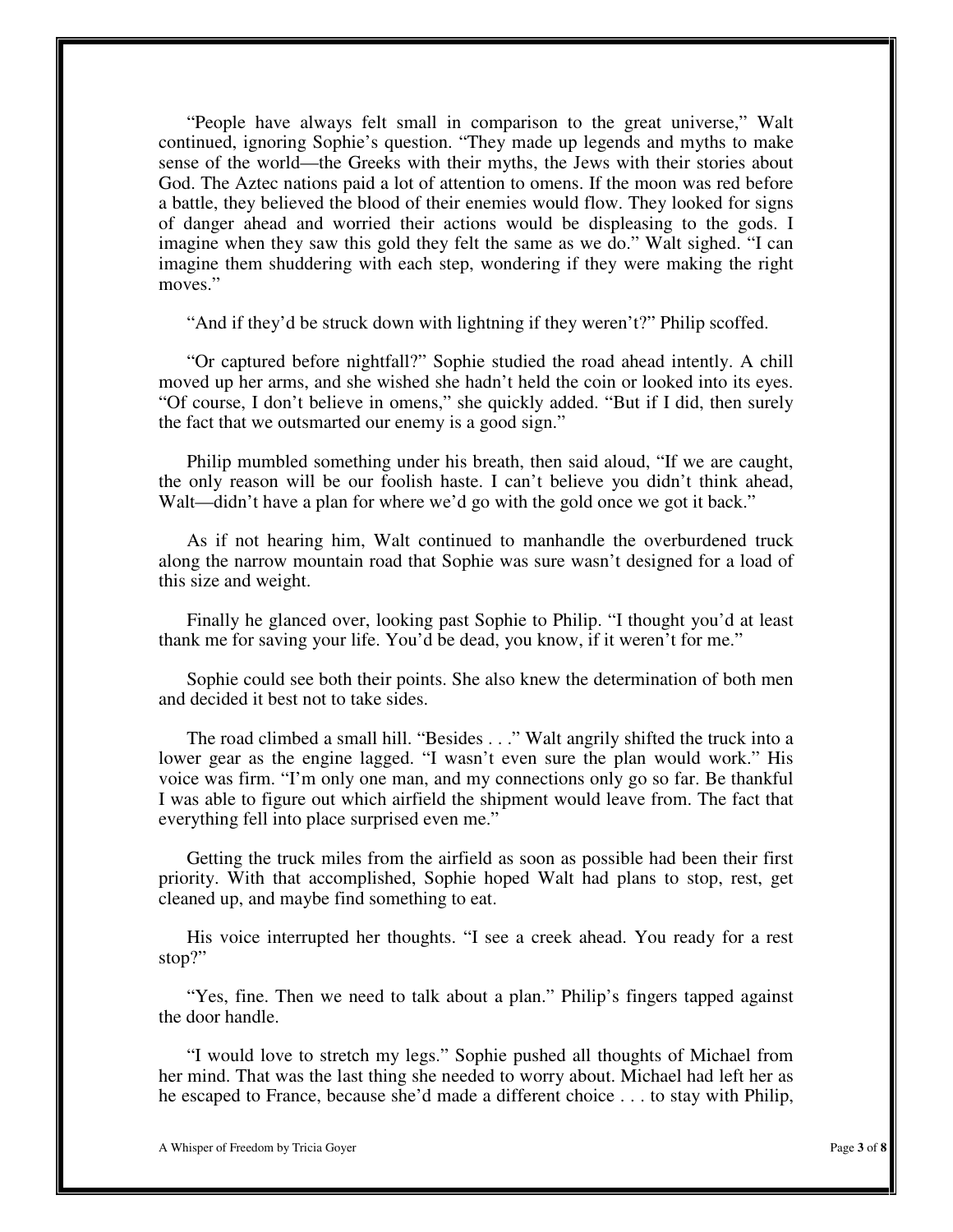the man she truly loved. And the most important thing was to set things straight with him.

Walt pulled to the side of the road and parked. The truck still took up most of the dusty dirt road, but it didn't seem to matter. They hadn't seen any traffic for the past hour, and Sophie hoped they wouldn't. Though if they were stopped, Walt could likely talk their way out of danger. His quick thinking and persuasive speech never ceased to amaze her.

The men opened their doors and jumped to the ground, stalking away in separate directions. Sophie sighed, looking out at the countryside. In other circumstances she would appreciate the fact that this was one of the most beautiful places she'd seen in all of Spain. The narrow road had been cut through a valley where rolling hills met. Trees covered the hills, and sharp mountain peaks rose on either side.

As she climbed out of the truck she noticed white and purple wildflowers dotting the grassy fields next to a burbling creek. Beautiful—a perfect place to set up her easel and pull out her brushes. But she had neither—only the few items left in her satchel. Besides, those things almost seemed to belong to some other girl in another life. She had more challenging things to worry about.

The way Walt and Philip swung their arms and stomped away reminded Sophie of two boys who'd just been pulled apart from a playground fistfight. They noticed neither the mountain vista nor the wildflowers they tromped beneath their feet.

Philip walked briskly into a field and then stopped, as if realizing he wasn't in a hurry after all. Sophie quietly followed him. She had to defend her actions, had to make him understand why it had been so important to return to Michael, why she'd turned and walked away from Philip at the train station in Madrid three days ago.

She ran a hand through her hair. Had it only been three days? A lifetime of travel and betrayal had taken place since then.

~~~~~~~~~

The ground in the meadow was softer than the hard dirt on the road's surface, slowing Philip's agitated pace a bit. His head ached, mostly due to a lack of food and sleep over the last three days when he'd been held by Michael's men. Sleeping while tied to a hard wooden chair wasn't the easiest thing to accomplish. And he'd hardly eaten any of the food brought to him. Not that he wasn't hungry. The idea of being dependent on his captors—of needing them for food, water . . . life . . . disgusted him. He hated being helpless, and they reveled in that very thing.

He glanced back over his shoulder and noticed Sophie jumping down from the truck and heading his direction. He should have figured she would follow him. Anger stirred in his chest. Not just at her, but at Michael. Before last week, Michael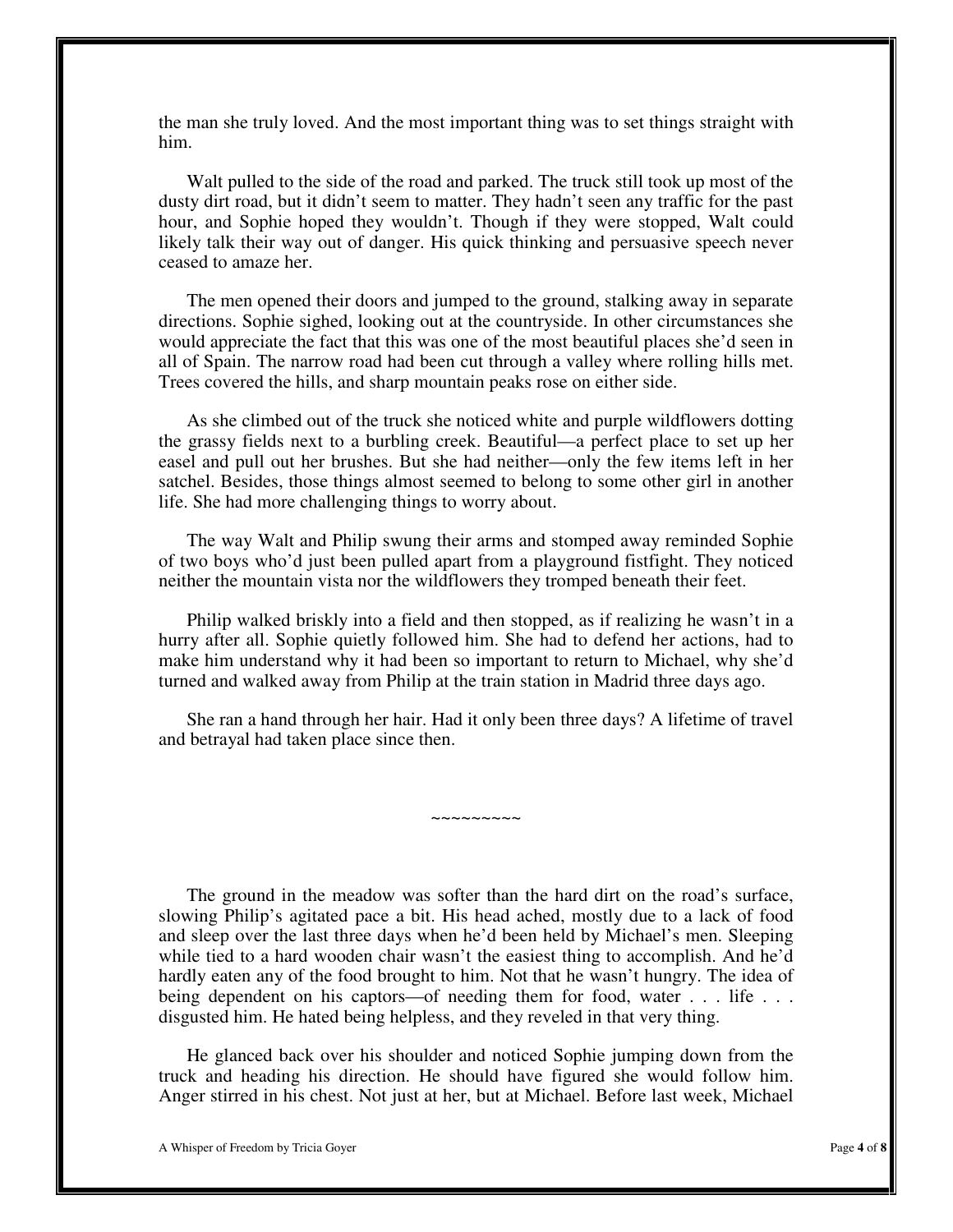had been only a name, a foreboding presence. From the moment Philip first saw Sophie, he had seen the pain in her eyes. Then the man who'd hurt her turned up in the flesh.

Philip replayed the moment at the train station once again. Michael at Sophie's side. Tall, handsome, walking with a commanding presence. He had placed a protective hand on Sophie's back as they moved through the jostling crowd. Philip instantly hated him—and immediately understood him. Maybe it was because if the roles had been reversed, Philip knew he might have done the same thing. He would have hurt Sophie's heart in an effort to save her life. And he would have tried to prove himself again to win her back.

It was hard enough seeing Michael with Sophie. It was even worse when the man walked into the small room where Cesar, Michael's bodyguard, held Philip. Michael tossed an orange back and forth between his hands. He didn't look cruel. In fact, he'd approached with gentle steps. "Untie him. We need to talk."

At first Cesar had refused, but Michael didn't give him a choice.

"I want to know the whole story. I want to know when you met Sophie. Tell me how close you are."

And for some reason, Philip complied. He told Michael about the accident on the battlefield and how he'd been assigned as Sophie's protector as she painted at the field hospital.

Michael listened intently, then nodded. "It seems we love the same woman. And that is no fault of ours. The problem is that I hurt her. And I'm afraid she'll never be able to forgive me." He pulled up a chair and settled across from Philip. "I'm sure that if you've been with her, you know what I did."

Philip jutted out his chin, knowing that if he angered Michael it could mean his death. He didn't care. "You betrayed her. You staged your own death. You abandoned her. And you hoped she'd leave Spain."

"Yes, I did. And now I regret it. I would kill you, but I've hurt her enough." Michael rose and strode away.

Philip hated himself because he understood. He tried to sleep that night, sitting tied to the chair, and the next. Instead, he couldn't stop thinking of what he would have done if he'd been in Michael's position.

Michael was a thief and a liar, yet it also was possible he loved Sophie—or at least thought he did. Philip tried to imagine if the roles were reversed, and he believed that the only way to save Sophie was to fake his death. She was determined and often let her heart lead over her common sense. She'd do anything to protect a friend. Anything to protect those she loved. In fact, she put herself into dangerous situations time and time again in hopes of furthering a cause.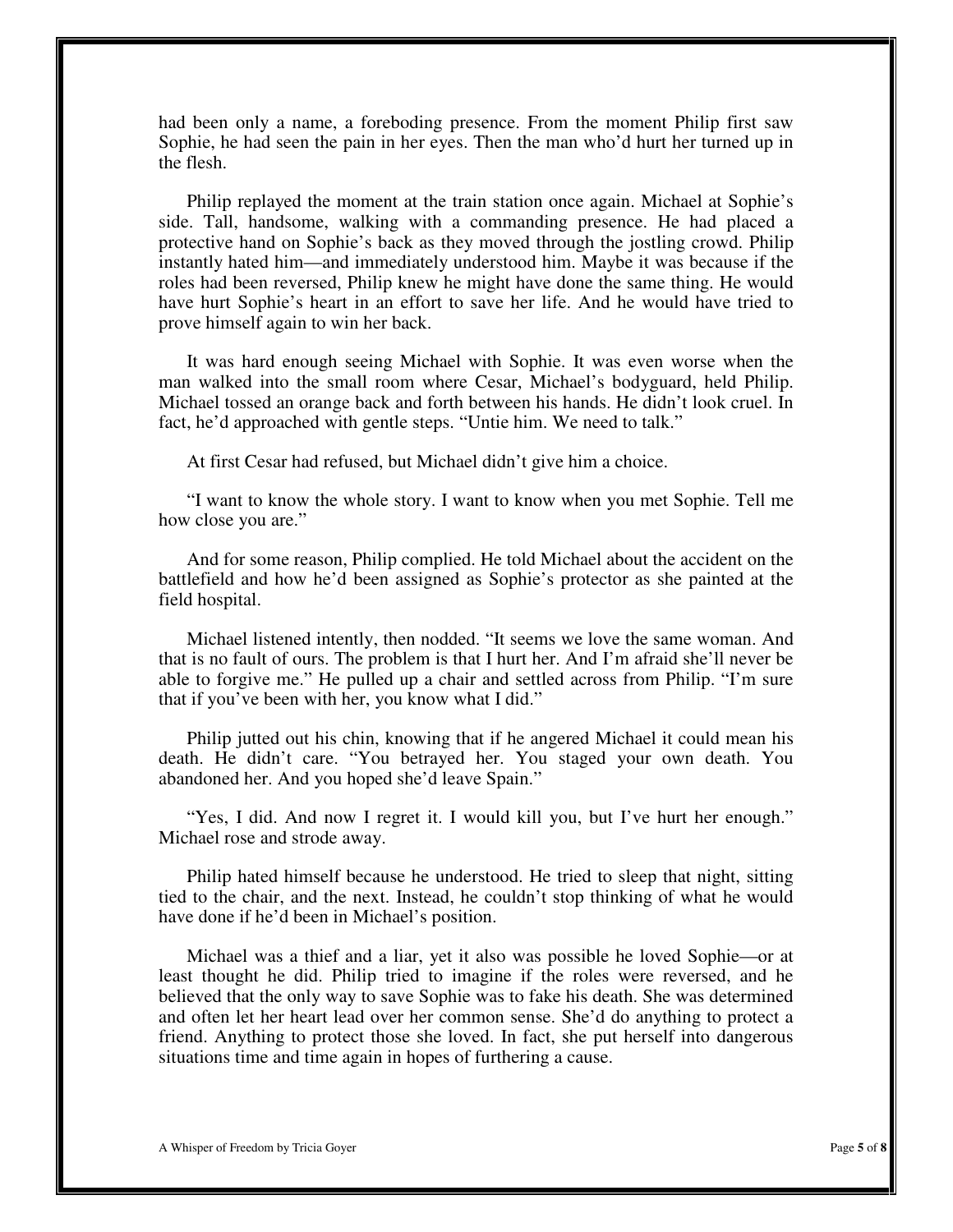Maybe Michael knew what Philip now realized—it took a lot to get Sophie to back down. Michael had deceived many for his own gain, but the more he thought about it, the more Philip understood his actions.

In the end Philip concluded that he'd do the same. And he hated himself because of that. He also realized that though he grumbled at Walt because of their predicament, the thing he was maddest at was his own heart.

Because deep down Philip worried whether Sophie might still love Michael as much as Michael obviously cared for her. And Philip wondered where he fit in. The answer to that question mattered far more to him than the fate of the gold.

 $\sim\sim\sim\sim\sim\sim\sim\sim$ 

Sophie fixed her eyes on the grassy meadow, breathing in the scents of warm grass and sunshine. A small blue butterfly danced from flower to flower ahead of her, as if leading the way.

She watched as Philip scanned the poppy-dotted hillside, but she could tell from his set jaw and sad eyes that he really didn't see it. He glanced at her and sighed, fixing his light blue eyes on hers.

His look ripped at her heart, and more than anything she wanted him to open his arms to her and tell her everything would be okay. Instead they hung limply at his sides.

She had a lot of explaining to do. It wasn't just that they'd been apart for a month, but that she'd spent that month with the first man she'd ever loved. A man she still worried about despite all he'd done to hurt her.

"Philip, I'd like to try to make you understand."

"Yes, please do."

She took a step closer. "I'm so sorry you got involved in all this. I don't even want to think about the things that must be going through your mind...."

He offered her a half smile, but it didn't hide the confusion in his gaze. "Well, I was praying that I'd get to see you again. I guess my dad was right—you'd better watch what you pray for." He subconsciously rubbed his wrists, chafed raw from the ropes that had held him prisoner.

She wanted to touch him, to sooth his wounds. Instead she plucked a tall piece of grass and twirled it in her fingers, finding it easier to focus on her own hands than to risk his gaze. "I suppose God is in control. It's just that at times like this it's hard to see how."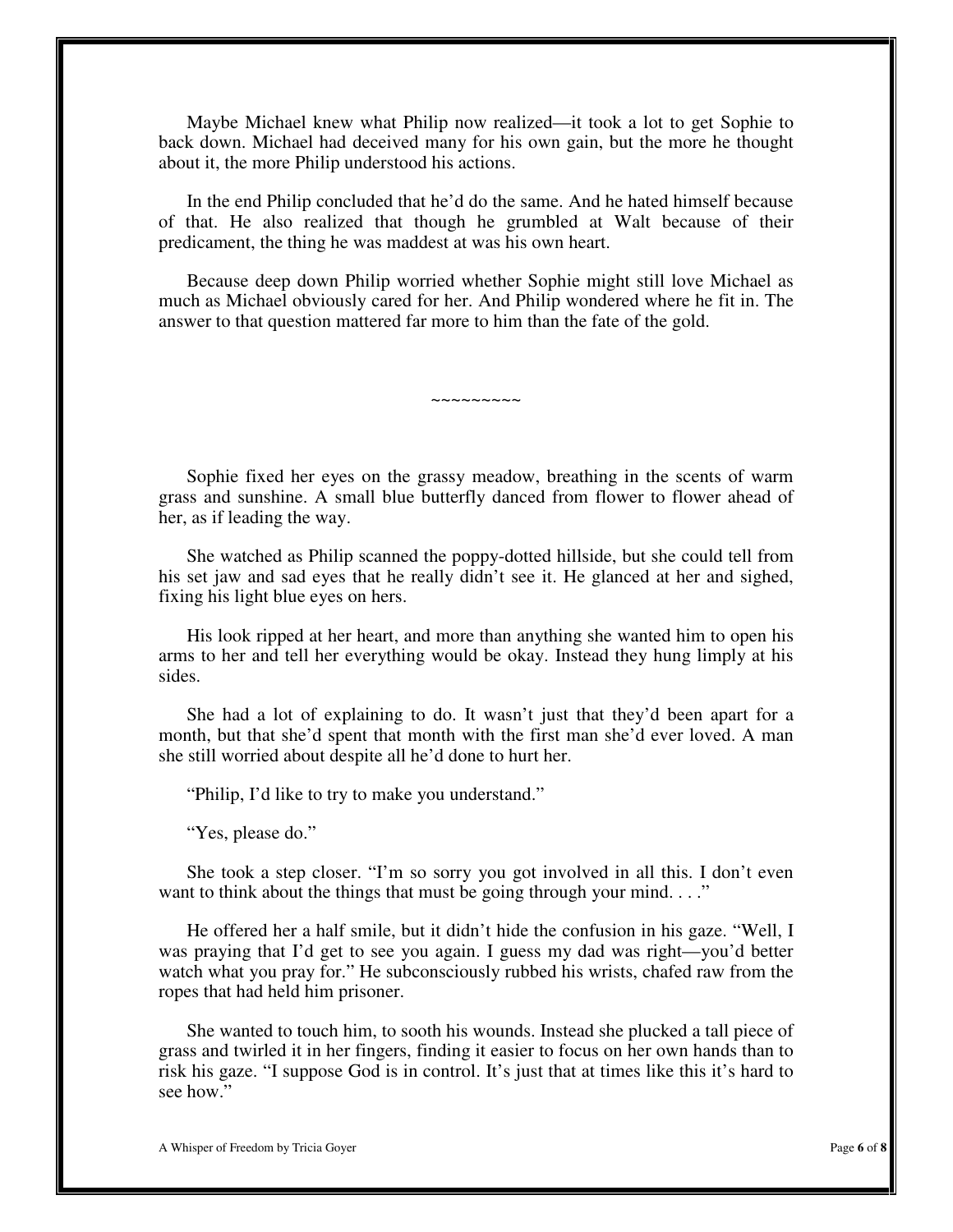"Or why," Philip added. "Why did I get pulled into this mess?"

Sophie frowned, hoping by mess he didn't mean her.

"I can't go back now, Sophie—fighting with the brigade. They already accused me of being a traitor once. It was because of one man's kindness that I was given a chance to try again. If I told them I was captured, kidnapped, and taken to Fascist territory by men who wanted to steal some gold coins, no one would believe me. It sounds ridiculous to my own ears.

"It's not as if I ever planned on being here. Or planned on not being able to leave. I thought I'd done the right thing by volunteering to fight with the International Brigades, but every time I try I fail. I didn't sign up for this, and now . . . now I'd just rather be on the first ship out of here."

"You're right. You came to Spain for one thing and got another." She glanced back over her shoulder toward the truck. "More than you imagined, I'm sure. Yet I think there's a reason you're here, Philip. Why our paths crossed near Madrid. I need you." She hurriedly continued. "Walt needs you too, even though he might not act like it."

Sophie's mind turned to something that had comforted her when she was still with Michael and didn't know what to do or where to turn. Something that was more reassuring to ponder than omens and being captured.

"Maybe God knew our hearts, and how tender they would be for the people here." She spoke quickly, firmly, but deep down it was as if she were trying to convince herself. "It's an honor, if you think of it, to be trusted with so much. It kind of reminds me of how Jesus' mother must have felt—overwhelmed with the responsibility of such treasure given to her, yet in a way thankful that God would put her in His plan. Not that this gold can in any way be compared with God's Son . . . or our cause as worthy as His, but you know what I mean. I don't think it's any accident that we ended up in Spain, or that we are now in control of this treasure."

"I see. I should accept everything that's happened . . . and be grateful?" His eyes narrowed. "Just accept it as God's will? I'm still getting used to the idea, but you've had a lot more time to think about it." He turned his head. "Time to think about the gold, I mean."

"Yeah, well, those last days with Mi—" Sophie caught herself. "I went back because Walt asked me to. He told me that finding the gold could help the people of Spain. I didn't realize how long it would take. More than that, I never expected to see you at the train station. Never expected you to see Michael and me together. I never wanted to hurt you like that."

Philip's eyes darted to hers. They narrowed, and his look jabbed at her heart.

She wished he would say something. That he'd yell at her or confess his hurt. Anything would be better than this mute anger. Suddenly a new fear crept out from her darkened mood. What if they couldn't get past this? What if he couldn't forgive